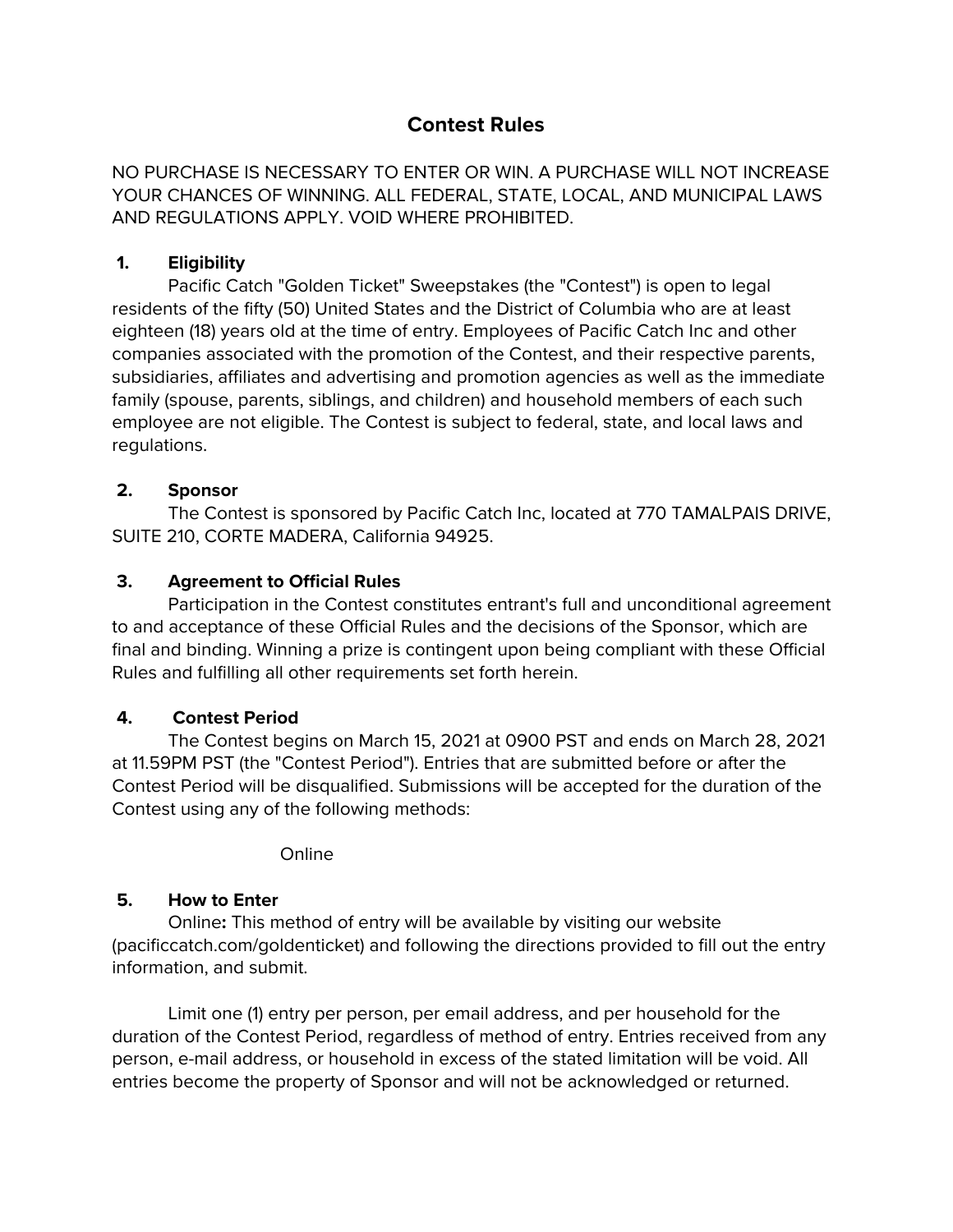### **6. Prize Drawing**

On or about March 31, 2021, the Sponsor will select potential winners in a random drawing from among all eligible entries received. The odds of being selected depend on the number of entries received. The Sponsor will attempt to notify the potential winner via telephone or email on or about April 02, 2021. If the potential winner cannot be contacted within five (5) days after the date of the first attempt to contact him/her, the Sponsor may select an alternate potential winner in his/her place at random from the remaining non-winning, eligible entries.

## **7. Winner Notification**

The potential winners will be notified by email, mail or phone. Each potential Grand and First Prize winner (parent/legal guardian if a minor in his/her state of residence) will be required to complete, electronically sign and submit a Declaration of Compliance within five (5) days of the date notice or attempted notice is sent, in order to claim his/her prize. If a potential winner cannot be contacted, or fails to submit the Declaration of Compliance within the required time period (if applicable), or prize is returned as undeliverable, potential winner forfeits prize. If the potential winner is at least 18 but still considered a minor in his/her jurisdiction of residence, Sponsor reserves the right to award the prize in the name of his/her parent or legal guardian, who will be required to sign the Declaration of Compliance on the potential winners behalf and fulfill any other requirements imposed on winner set forth herein. Potential winners must continue to comply with all terms and conditions of these Official Rules, and winning is contingent upon fulfilling all requirements. In the event that a potential winner is disqualified for any reason, Sponsor will award the applicable prize to an alternate winner by random drawing from among all remaining eligible entries. Only three (3) alternate drawings will be held, after which the prize will remain un-awarded. Prizes will be fulfilled approximately 8-10 weeks after the conclusion of the Contest.

## **8. Prizes**

Gift Card loaded with \$50 value each week for 52 weeks. Max card balance at any time will be \$300. Valid from 4/2/2021 - 3/31/2022

## **9. General Conditions**

In the event that the operation, security, or administration of the Contest is impaired in any way for any reason, including, but not limited to fraud, virus, bug, worm, unauthorized human intervention or other technical problem, or in the event the Contest is unable to run as planned for any other reason, as determined by Sponsor in its sole discretion, the Sponsor may, in its sole discretion, either (a) suspend the Contest to address the impairment and then resume the Contest in a manner that best conforms to the spirit of these Official Rules or (b) terminate the Contest and, in the event of termination, award the prize at random from among the eligible, non-suspect entries received up to the time of the impairment. The Sponsor reserves the right in its sole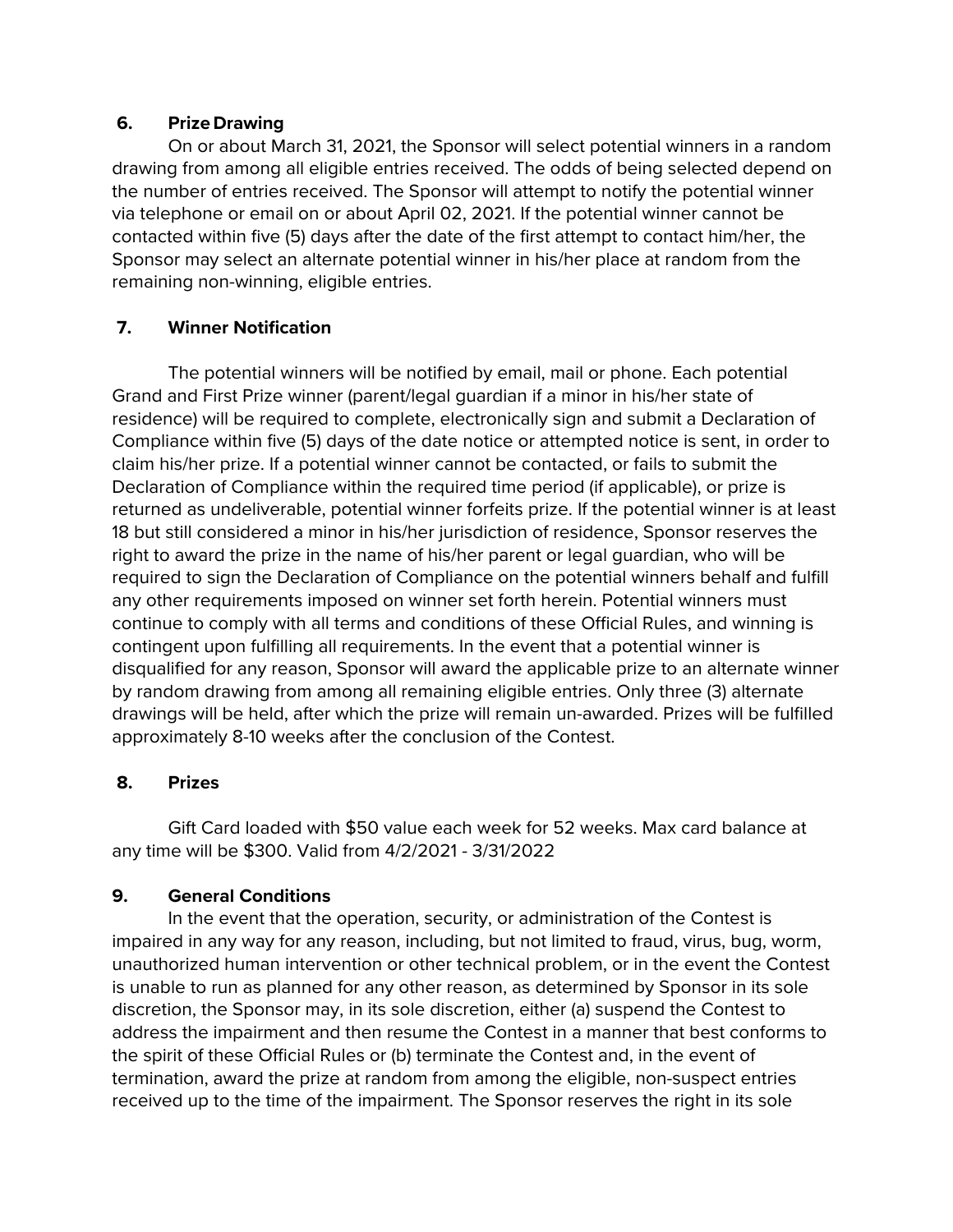discretion to disqualify any individual it finds to be tampering with the entry process or the operation of the Contest or to be acting in violation of these Official Rules or in an unsportsmanlike or disruptive manner. Any attempt by any person to damage the website or undermine the legitimate operation of the Contest may be a violation of criminal and civil law, and, should such an attempt be made, the Sponsor reserves the right to seek damages (including attorney's fees) and any other remedies from any such person to the fullest extent permitted by law. Failure by the Sponsor to enforce any provision of these Official Rules shall not constitute a waiver of that provision.

#### **10. Release and Limitations of Liability**

By participating in the Contest, entrants agree to release and hold harmless the Sponsor, and each of their respective parents, subsidiaries, affiliates, advertising and promotion agencies, other companies associated with the Contest, and each of their respective officers, directors, employees, shareholders, representatives, and agents (the Released Parties) from and against any claim or cause of action arising out of participation in the Contest or receipt or use of the prize (including any travel or activity related thereto), including, but not limited to: (a) any technical errors associated with the Contest, including lost, interrupted or unavailable Internet Service Provider (ISP), network, server, wireless service provider, or other connections, availability or accessibility or miscommunications or failed computer, satellite, telephone, cellular tower or cable transmissions, lines, or technical failure or jumbled, scrambled, delayed, or misdirected transmissions or computer hardware or software malfunctions, failures or difficulties; (b) unauthorized human intervention in the Contest; (c) mechanical, network, electronic, computer, human, printing or typographical errors; (d) application downloads, (e) any other errors or problems in connection with the Contest, including, without limitation, errors that may occur in the administration of the Contest, the announcement of the winner, the cancellation or postponement of the event and/or the flyover, if applicable, the incorrect downloading of the application, the processing of entries application downloads or in any Contest-related materials; or (f) injury, death, losses or damages of any kind, to persons or property which may be caused, directly or indirectly, in whole or in part, from entrants participation in the Contest or acceptance, receipt or misuse of the prize (including any travel or activity related thereto). Entrant further agrees that in any cause of action, the Released Parties liability will be limited to the cost of entering and participating in the Contest, and in no event shall the entrant be entitled to receive attorney's fees. Released Parties are also not responsible for any incorrect or inaccurate information, whether caused by site users, tampering, hacking, or by any equipment or programming associated with or utilized in the Contest. Entrant waives the right to claim any damages whatsoever, including, but not limited to, punitive, consequential, direct, or indirect damages.

#### **11. Disputes**

Except where prohibited, each entrant agrees that any and all disputes, claims and causes of action arising out of, or connected with, the Contest or any prize awarded shall be resolved individually, without resort to any form of class action, and exclusively